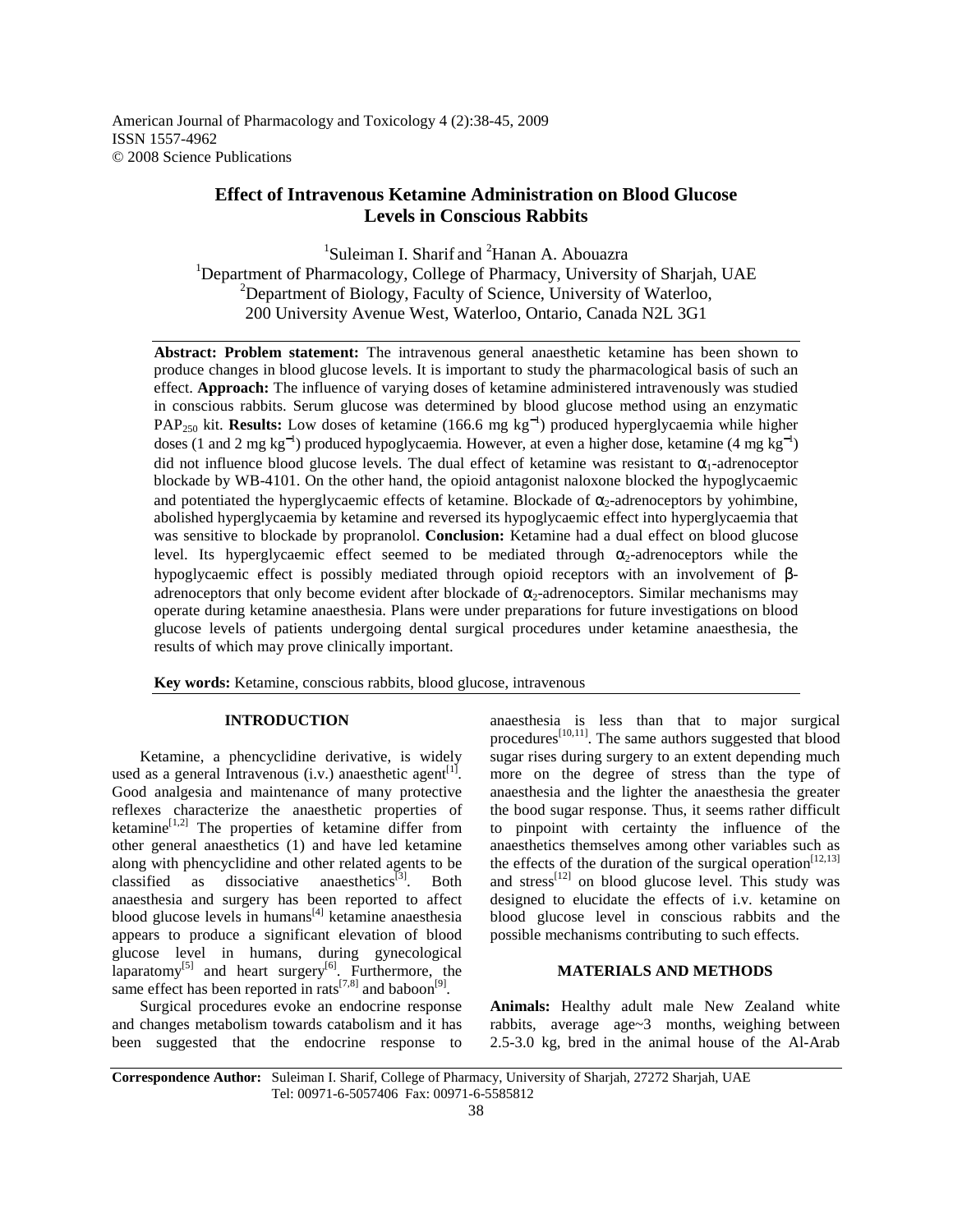Medical University, Benghazi, Libya, were used. Animals in all experiments were provided with a standard laboratory diet and had free access to tap water. The rooms in which they were housed were maintained at 22-23°C on a 12 h light/dark cycle. Al-Arab Medical University Animal Care and Use Committee approved all procedures carried out in this study.

**Drugs:** Drugs used in this study were ketamine HCl, Propranolol, yohimbine HCl (Sigma Chemical Co., St Louis, Mo, USA), naloxone HCl (Antigen, Roscrea, Ireland) and WB- 4101 HCl  $({2-(2, 6\text{-dimethoxy}})$ phenoxy ethyl) amino ethyl-1, 4 -benzodioxane] hydrochloride; Funakoshi, Tokyo, Japan) was obtained as powder. Saline (0.9% NaCl solution) was used as a vehicle for both naloxone and ketamine, while distilled water was used as a vehicle for yohimbine, propranolol and WB-4101.

**Study protocol:** Food was withdrawn 24 h before the start of each experiment. Control samples of blood were withdrawn at an interval of 30 min before the injection of a drug and the mean of these samples was taken as the control blood glucose level. Intravenous injections were made through the marginal ear vein and blood samples were collected in tubes, which were immediately centrifuged for 5 min at 3000 rpm to obtain serum. After collection, a digital pressure was applied to the collection site until bleeding has stopped and the ear was cleaned. If the rabbit was used for more than one experiment, an interval of at least seven days was allowed before the second experiment. Serum glucose level was determined by blood glucose oxidase method using Bio-Merieux enzymatic  $PAP<sub>250</sub>$  kits (Sigma Chemical Co., St Louis, Mo, USA). The color intensity was read on a Beckman spectrophotometer at 505 nm-wave length. Al-arab Medical University Animal care and Use Committee approved all procedures performed in this study.

**Statistical analysis:** Results are expressed as mean±SEM of "n" observations, where "n" represents the number of animals used. Statistical analysis was performed using the One-Way Analysis Of Variance (ANOVA) to compare among the groups for overall differences. A paired Student's t-test was used to compare between the test groups and control. A level of significance of  $p<0.05$  was accepted.

## **RESULTS**

**Blood glucose level of unanaesthetized naive rabbits:**  In our experiments, New Zealand white rabbits that were apparently healthy and were not previously exposed to any drug treatment had an average fasting blood glucose level of 94.6±0.54 mmol  $L^{-1}$  (n = 120) and ranged between 80.2-110.4. No significant changes were observed in response to i.v. administration of 1 ml of either saline or distilled water, so that they were used as vehicles for all drugs used in this study.

**Effect of intravenously administered ketamine:** As shown in (Fig. 1a), ketamine at total doses of 50 and 200 µg, (16.66 and 66.6 µg kg<sup>-1</sup>, respectively) produced no significant changes in blood glucose level. However, a higher dose of ketamine, 500 µg, (166.6 µg kg<sup>-1</sup>) produced hyperglycaemia that was only significant (p<0.01) at 15 and 30 min following it's administration. With further increases in the dose of ketamine to 1 and 2 mg kg<sup>-1</sup>, a hypoglycaemic response was observed (Fig. 1b). The decrease in blood glucose level was maximum at 15 min for ketamine  $(1 \text{ mg kg}^{-1})$ , but at 60 min for ketamine  $(2 \text{ mg kg}^{-1})$ . Two hours later,



Fig. 1: Effect of ketamine on blood glucose level of conscious rabbits. Fasted animals received vehicle, C, (i.v.), followed 30 min later by increasing dose of ketamine (K) given i.v. 50, 200 and 500  $\mu$ g, 1, 2 and 4 mg kg<sup>-1</sup>. Each point represents mean of results from 8 rabbits. Vertical lines present SEM. Asterisks indicate significant difference from control \*: p<0.05, \*\*: p<0.01, \*\*\*: p<0.005, Student's t-test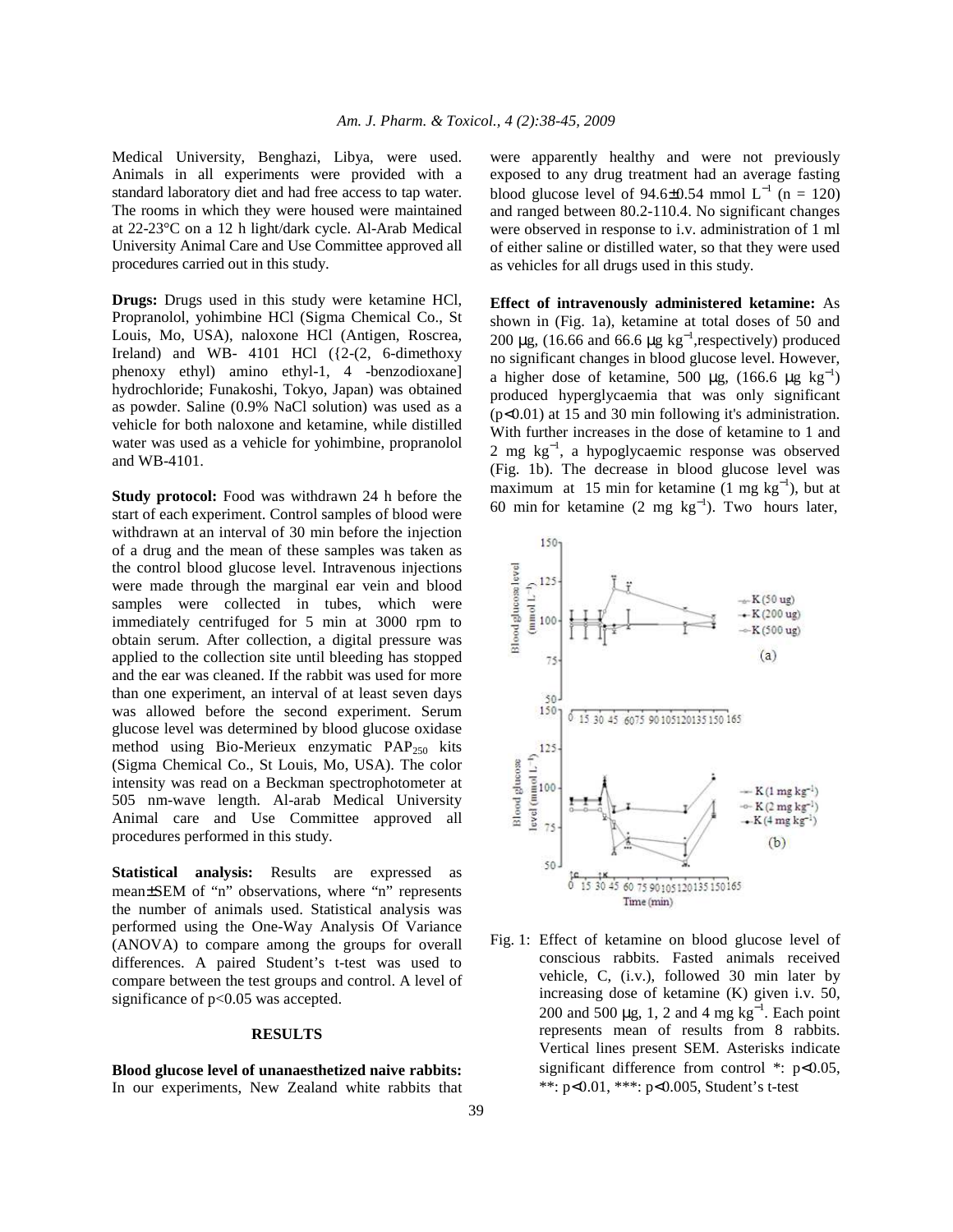|                                          |                   |                      | Minutes after drug injection |                  |                   |                 |                  |
|------------------------------------------|-------------------|----------------------|------------------------------|------------------|-------------------|-----------------|------------------|
| Drug regimen used                        | No. of<br>animals | Control<br>$(0)$ min |                              | 15               | $30^{\circ}$      | 60              | 120              |
| Ketamine $(500 \mu g)$                   | 5.                | $93.4 \pm 3.10$      | $106.0 \pm 0.2$              | $120.5 \pm 6.4$  | $118.2\pm4.10$    | $106.7 \pm 1.8$ | $102.0 \pm 1.76$ |
| Ketamine $(4 \text{ mg Kg}^{-1})$        | 5                 | $94.8 \pm 1.20$      | $96.4 \pm 2.4$               | $94.7 + 4.0$     | $97.2 \pm 3.00$   | 94.8±4.2        | $106.0 \pm 0.80$ |
| Naloxone $(0.25 \text{ mg kg}^{-1})$     | 5                 | $95.5 \pm 8.60$      | $96.0 \pm 6.4$               | $95.3 \pm 2.0$   | $96.2 \pm 5.70$   | $95.0 \pm 2.9$  | $95.0 \pm 2.80$  |
| Naloxone $(1 \text{ mg kg}^{-1})$        | 5                 | $93.5 \pm 0.80$      | $101.0 \pm 1.2$              | $118.3 \pm 1.3$  | $119.9 \pm 1.50$  | $110.2 \pm 1.3$ | $103.0 \pm 4.70$ |
| Naloxone $(0.25 \text{ mg kg}^{-1})^{+}$ | 6                 | $96.0 \pm 2.20$      | $98.0 \pm 2.8$               | $119.4 \pm 0.2$  | $120.2 \pm 1.80$  | $106.9 \pm 1.6$ | $104.3 \pm 1.90$ |
| Ketamine $(500 \mu g)$                   |                   |                      |                              |                  |                   |                 |                  |
| Naloxone $(1 \text{ mg kg}^{-1})$        | 6                 | $118.7 \pm 1.20$     | $120.0+4.1***$               | $122.0 \pm 0.2$  | $124.0\pm0.80***$ | 118.9±1.2***    | $113.0 \pm 0.60$ |
| +Ketamine $(500 \mu$ g)                  |                   |                      |                              |                  |                   |                 |                  |
| Naloxone $(1 \text{ mg kg}^{-1})$        | 6                 | 118.0±0.80           | $133.2 \pm 1.4$ ***          | $136.5\pm0.6***$ | 194.1±3.50***     | 163.0±1.8***    | 151.1±0.90***    |
| +Ketamine $(4 \text{ mg kg}^{-1})$       |                   |                      |                              |                  |                   |                 |                  |

*Am. J. Pharm. & Toxicol., 4 (2):38-45, 2009*

Table 1: Effect of i.v. ketamine given alone and in the presence of naloxone on blood glucose levels in conscious rabbits

Fasted rabbits received either i.v. injection of the vehicle or naloxone. Control blood samples were withdrawn at 0, 15, 30 min (the mean was taken as 0 min control value), followed by either i.v. ketamine or naloxone depending on the regimen applied. Data are expressed as mean±SEM Statistically significant differences are compared with ketamine not pre-treated with naloxone and represented as \*\*: p<0.01; \*\*\*: p<0.005

blood glucose levels were not different from the predrug level for both doses. At a higher dose of ketamine (4 mg kg<sup>−</sup><sup>1</sup> ), no significant changes were observed in blood glucose level up to 1 h, but blood glucose level was significantly ( $p<0.05$ ) raised at 2 h. However, at the high doses of ketamine  $(1-4 \text{ mg kg}^{-1}, i.v.)$  tested all rabbits exhibited excitation and teeth chattering that lasted for only 5 min.

**Effect of intravenous ketamine in the presence of naloxone:** As it can be shown in Table 1, naloxone  $(0.25 \text{ mg kg}^{-1})$  produced no effect of it's own and when given 30 min earlier, it did not affect the hyperglycaemia in response to ketamine (500 µg, i.v.). However, naloxone  $(1 \text{ mg } \text{kg}^{-1}, \text{ i.v.})$ , a dose which usually produces hyperglycaemia, when it is given 30 min prior to ketamine  $(500 \mu g, i.v.)$ , it significantly (p<0.005) potentiated the hyperglycaemic effect in response to ketamine at 5, 30 and 60 min. after ketamine injection. Interestingly, the highest dose of ketamine  $(4 \text{ mg kg}^{-1}, i.v.)$  tested that was without any effect on blood glucose levels, seems to potentiate the hyperglycaemic effect of naloxone (1 mg  $\text{kg}^{-1}$ )-as in the presence of ketamine, naloxone produced much greater rise in blood glucose levels than that produced in the absence of ketamine. In experiments, to test the influence of naloxone  $(1 \text{ mg } \text{kg}^{-1}, \text{ i.v.})$  on hypoglycaemia-induced by ketamine  $(2 \text{ mg kg}^{-1}, i.v.),$ no changes were observed in blood glucose and the effects produced by each drug alone were lost (Fig. 2).

**Effect of intravenous ketamine in the presence of WB-4101:** The selective $\alpha_1$  adrenoceptor antagonist (WB-4101) given in a dose of  $(50 \mu g, i.v.)$  produced no significant changes in blood glucose levels in unanaesthetized rabbits. Pretreatment with WB-4101 was without effect on both hyperglycaemia in response to low (500 µg, i.v.) and hypoglycaemia to high  $(2 \text{ mg kg}^{-1}, i.v.)$  doses of ketamine.



Fig. 2: Blockade of ketamine-induced hypoglycaemia by naloxone. Fasted rabbits received i.v. injection of vehicle, C, followed 30 min later by i.v. ketamine, K,  $(2 \text{ mg kg}^{-1})$ , or i.v. naloxone, NX,  $(1 \text{ mg kg}^{-1})$ , followed 30 min later by i.v. ketamine  $(2 \text{ mg kg}^{-1})$ . Each point represents mean of results from 6 rabbits. Vertical lines represent SEM. Asterisks indicate significant difference from control \*\*\*: p<0.005. Student's t-test

**Effect of intravenous ketamine in the presence of yohimbine:** Yohimbine  $(1 \text{ mg kg}^{-1}, i.v.)$  produced no significant changes in blood glucose levels, but when given 30 min prior to ketamine (500 µg, i.v.), it completely blocked the hyperglycaemic response to the later drug (Fig. 3). However, both yohimbine (1) and ketamine  $(4 \text{ mg kg}^{-1}, i.v.)$  were without any appreciable effect on blood glucose, whether each was administered alone or when both drugs were combined and no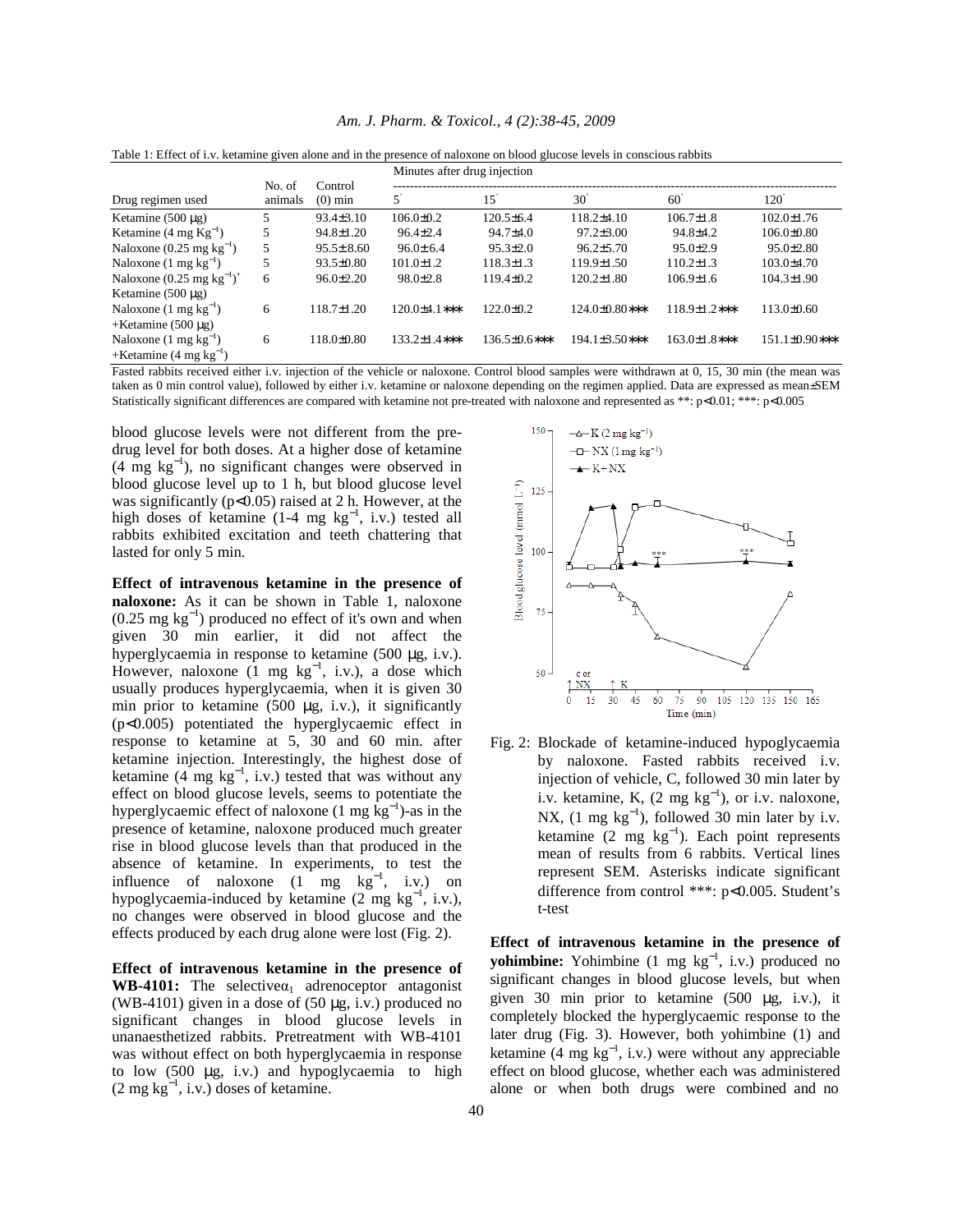

Fig. 3: Blockade of ketamine-induced hyperglycaemia by yohimbine. Fasted rabbits received i.v. injection of the vehicle, C, followed 30 min later by i.v. ketamine, K, (500 µg), or i.v. yohimbine, Yoh,  $(1 \text{ mg kg}^{-1})$ , followed 30 min later by i.v. ketamine, K,  $(500 \mu g)$ . Each point represents mean of results from 6 rabbits. Vertical lines represent SEM. Asterisks indicate significant difference from control. \*\*: p<0.01, \*\*\*: p<0.005. Student's t-test



Fig. 4: Reversal of ketamine-induced hypoglycaemia by yohimbine. Fasted rabbits received i.v. injection of vehicle, C, followed 30 min later by i.v. ketamine, K,  $(2 \text{ mg kg}^{-1})$ , or i.v. yohimbine, Yoh,  $(1 \text{ mg kg}^{-1})$ , followed 30 min later by i.v. ketamine  $(2 \text{ mg kg}^{-1})$ . Each point represents mean of results from 6 rabbits. Vertical lines represent SEM. Asterisks indicate significant difference from control, \*: p<0.05, \*\*\*: p<0.005. Student's t-test



Fig. 5: Effect of propranolol and WB-4101 on the reversal of ketamine-induced hypoglycaemia by yohimbine. In these experiments, two control blood samples were withdrawn at 0, 15 min and immediately propranolol or WB-4101 was given, followed 15 min later by yohimbine and at 60 min, ketamine was given. All injections were given i.v. to fasted rabbits. Each point represents mean of results from 6 rabbits. Vertical lines represent SEM. Asterisks indicate significant difference from control,  $*$ :  $p<0.01$ , \*\*\*: p<0.005. Student's t-test

behavioral changes were observed with any of these treatment schedules. In the presence of yohimbine  $(1 \text{ mg } \text{kg}^{-1}, \text{ i.v.})$ , the hypoglycaemia in response to ketamine  $(2 \text{ mg kg}^{-1}, \text{ i.v.})$  was reversed into a significant hyperglycaemia that persisted up to 2 h (Fig. 4)). Reversal of ketamine  $(2 \text{ mg kg}^{-1}, i.v.)$ induced hypoglycaemia by yohimbine  $(1 \text{ mg kg}^{-1}, i.v.)$ was not influenced by pretreatment with the  $\alpha_1$ adrenoceptor antagonist WB-4101 (50  $\mu$ g kg<sup>-1</sup>, i.v.) given 15 min before yohimbine. However, in the presence of the non-selective β-adrenoceptor antagonist propranolol  $(1 \text{ mg } \text{kg}^{-1})$  yohimbine was without any effect on ketamine-induced hypoglycaemia (Fig. 5).

#### **DISCUSSION**

 Ketamine anaesthesia appears to produce a significant elevation of blood glucose level during surgery<sup>[5,6]</sup>. It has been suggested that the hyperglycaemic response to surgery was related to the duration of the surgical operation and the extent of it's stress<sup>[12,14]</sup>. Our preliminary results ascertained that the observed changes in blood glucose level are not a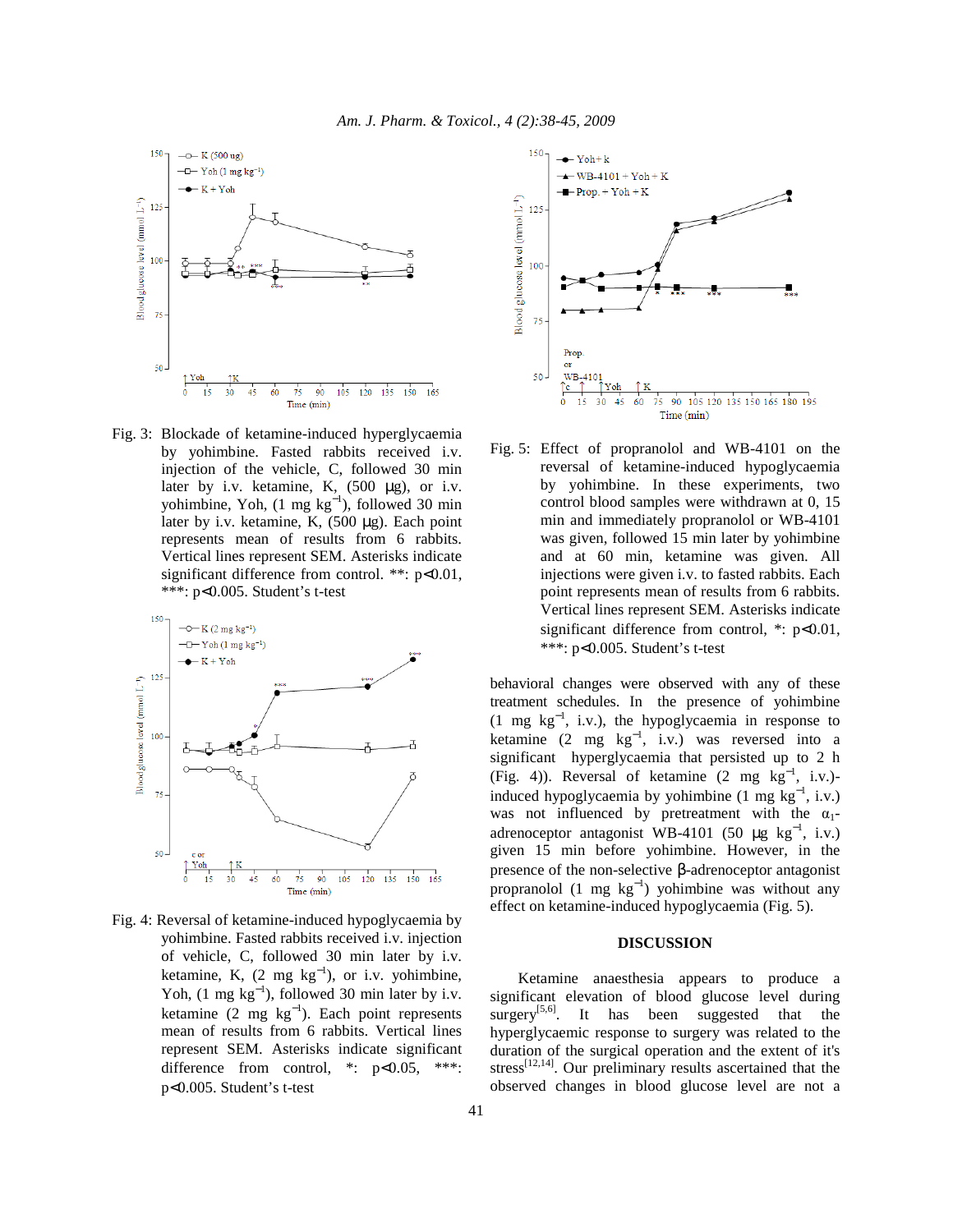consequence of stress as changes in response to i.v. ketamine are dose-dependent and can occur in either direction. In addition, at certain dosage level, ketamine did not alter control blood glucose levels. In our experiments, Ketamine at doses of 50 and 200 µg (16.66, 66.6  $\mu$ g kg<sup>-1</sup>) was without effect on blood glucose levels. Only on increasing the dose of i.v. ketamine to 500 µg (166.6 µg kg<sup>-1</sup>), a significant rise in blood glucose was evident at 15 and 30 min following drug administration. This result recalls similar observations with ketamine in children<sup>[15]</sup> and rats<sup>[16]</sup> and ketamine-xylazine in rabbits<sup>[17]</sup>. Surprisingly, further increase in the dose of ketamine to (1 and 2 mg kg<sup>-1</sup>) led to the precipitation of marked hypoglycaemia. Interestingly, at a higher dose tested, ketamine  $(4 \text{ mg kg}^{-1})$ , was without effect and blood glucose level remained unchanged This adds further support to the point that ketamine may have a dual effect on blood glucose level. In this context, it is interesting to mention that it has been previously suggested that ketamine, like cocaine, possesses the dual properties of neuronal noradrenaline uptake blockade and local anaesthetic-type depression of synaptic transmission, however, whereas cocaine possesses the former property at low doses and the latter at high doses, while for ketamine, the optimal doses for each property are rather close and, therefore, the net effect will depend on the system under investigation $<sup>[18]</sup>$ . This suggestion, however, does not</sup> explain our observations of hyperglycaemia in response to low and hypoglycaemia to high doses and lack of effect to the highest dose tested of ketamine. Thus, we suggest that ketamine may possibly act on two sites with different activation thresholds and mediate opposite effects. Depending on the dose of the drug and the sensitivity of the site, ketamine can produce either hyper or hypoglycaemia, but at a certain dose level of ketamine both sites become operant and a state of balance is achieved with the net result no alteration of blood glucose level. It seems rather difficult to pinpoint with certainty the exact sites at which ketamine either directly or indirectly act to produce changes in blood glucose levels of conscious fasted rabbits.

 As analgesic ketamine has been reported to act as an agonist at opiate receptors<sup>[19]</sup>. It has also been suggested that ketamine along with phencyclidine binds to, at least, two distinct sites, sigma opiate sites that mediate naloxone-insensitive psychomimetic effects of certain opioids and (phencyclidine) PCP-preferring site that is located within N-Methyl-D-Aspartate (NMDA) receptor ion channel and appears to inhibit the flux of cations, particularly  $Ca^{+2}$ , that is initiated by glutamate and/or aspartate<sup>[20]</sup>. Ketamine has also been shown to have both inhibitory and excitatory effects on the peripheral nervous system<sup>[18,21]</sup>. More recently<sup>[16]</sup> claimed that acute hyperglycaemia induced by a mixture of ketamine and xylazine is mediated by modulation of the glucoregulatory hormones through stimulation of  $\alpha_2$ -adrenoceptors.

 In the present study, we subjected both the hyperand hypo-glycaemic effects of ketamine to analysis using the opiod antagonist naloxone. In agreement with others<sup>[22,23]</sup>, we also observed that naloxone produced a functional synergism. This is further substantiated by the observation that the same dose of naloxone while loosing it's effect, it completely abolished hypoglycaemia in response to i.v. ketamine  $(2 \text{ mg kg}^{-1})$ . Moreover, hyperglycaemia in response to naloxone (1 mg kg<sup>−</sup><sup>1</sup> , i.v.) was markedly potentiated in the presence of the highest dose of ketamine tested that was without any effect of it's own on blood glucose levels. Since, hyperglycaemia in response to intravenous ketamine is not blocked by a non-hyperglycaemic dose of naolxone and since combination of hyperglycaemic doses of both drugs is synergistic, it seems possible that ketamine might be acting on either non-opioid, possibly PCP/NMDA or adrenegic receptors, to produce hyperglycaemia or it acts on a sub-population of opioid receptors that are resistant to naloxone, like  $\sigma$ -site mediating naloxone-insensitive effects<sup>[24]</sup>.

 The possibility that ketamine-induced hyperglycaemia may be mediated via activation of  $\alpha_2$ adrenoceptors has to be considered. It is well established that catecholamines can produce hyperglycaemia in rabbits<sup>[25-27]</sup>. Like adrenaline and noradrenaline, the selective  $\alpha_1$ -agonist phenylephrine<sup>[27]</sup> and the selective  $\alpha_2$ - agonist clonidine<sup>[28-30]</sup> have both been shown to produce hyperglycaemia. and hyperglycaemia in response to ketamine/xylazine mixture has been inhibited in a dose-dependent manner by the selective  $\alpha_2$ -adrenoceptor antagonist  $y$ ohimbine<sup>[16]</sup> It has been suggested that in ketamine anaesthetized rats, both the inhibitory tone on insulin secretion and the glycogenolytic response are probably mediated by adrenergic innervation of the pancreas, liver and circulating catecholamines secreted from the adrenal meddula<sup>[31]</sup>. In the present study, the possible involvement of  $\alpha_1$ -adrenoceptors in mediating ketamine hyperglycaemia was explored by testing the effect of the latter drug in presence of the selective  $\alpha_1$ -antagonist WB-4101. Blockade of  $\alpha_1$ -adrenoceptors neither induced hyperglycaemia nor influenced that in response to ketamine. In addition, WB-4101 was also without effect on ketamine-induced hypoglycaemia. The failure of WB-4101 to block ketamine-induced hyperglycaemia recalls similar observation on failure of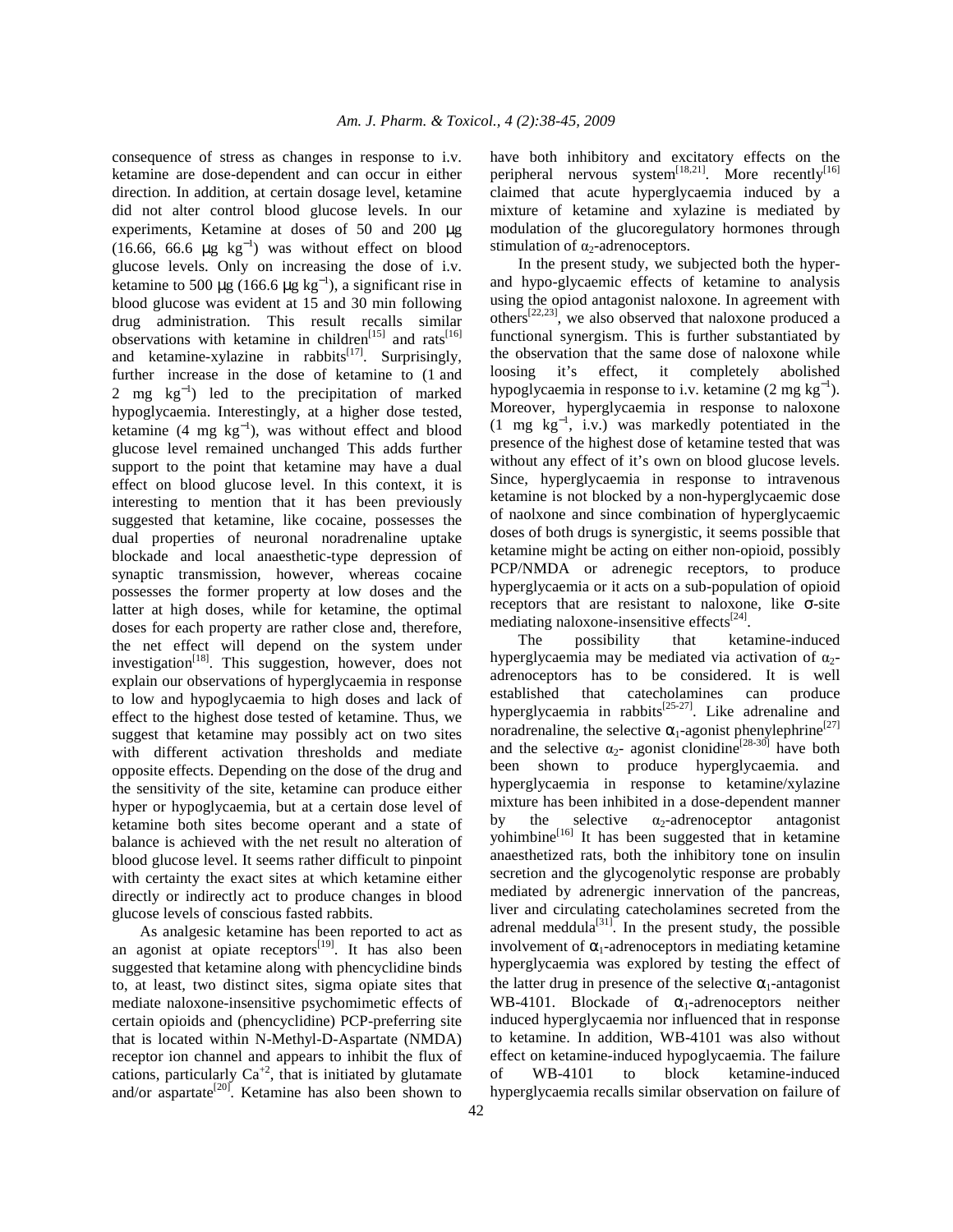prazocin to antagonize hyperglycaemia in response to adrenaline in both mice and rabbits $^{[32\text{-}34]}$ . In addition, hyperglycaemia-induced by phenylephrine was only partially attenuated by  $prazocin^{[23]}$ . It has also been reported that in rabbits, β-adrenoceptor blockade with propranolol failed to antagonize the increase in blood glucose caused by either adrenaline or noradrenaline<sup>[25,26]</sup>. Hyperglycaemia in response to adrenergic agonists have been claimed to involve the stimulation of  $\alpha_2$ -adrenoceptors<sup>[29,32,33,35,36]</sup>. It has also been shown that the selective  $\alpha_2$ -adrenoceptor agonist UK14304 increases blood glucose levels in conscious fasted rabbits when infused alone<sup>[37]</sup>. However, the effect was antagonized in rabbits previously treated with the  $\alpha_2$ -adrenoceptor antagonist methoxyidazoxan<sup>[37]</sup>. Moreover, efaroxan, the  $\alpha_2$ adrenoceptor antagonist, when given alone it had a little effect on blood glucose level but it markedly antagonized the hyperglycaemic actions of UK14304 and adrenaline. These results provided a further support for the involvement of  $\alpha_2$ -adrenoceptors in glucose homeostasis<sup>[38]</sup>. In our experiments both the hyper- and hypoglycaemic effects of ketamine were resistant to blockade of  $\alpha_1$ -adrenoceptors with WB-4101. On the other hand, hyperglycaemia in response to i.v. ketamine was highly sensitive to yohimbine. These results clearly indicate that  $\alpha_2$ -adrenoceptors significantly contribute to the hyperglycaemic response to ketamine. Surprisingly, when we tested ketamine-induced hypoglycaemia in the presence of yohimbine, it was reversed into hyperglycaemia. This later effect was resistant to  $\alpha_1$ -adrenoceptor blockade with WB-4101, but highly sensitive to β-adrenoceptor blockade with propranolol. Taken together, the results may suggest that ketamine acts on  $\alpha_2$ -adrenoceptors to produce hypoglycaemia and blockade of such receptors, unmasks an effect on β-adrenoceptor leading to hyperglycaemia. Our results indicate that hyperglycaemia in response to ketamine may be mediated mainly via  $\alpha_2$ -adrenoceptors with opioid mechanisms playing only a minor role as the response was highly sensitive to blockade by yohimbine, but only partially reduced by naloxone. On the other hand, hypoglycaemia in response to ketamine may be mediated by an action on sites that are sensitive to both naloxone and yohimbine. Our observation that blockade of  $\alpha_2$ -adrenoceptors with yohimbine reverses the hypoglycaemia induced by ketamine into hyperglycaemia that is sensitive to propranolol may suggest that β-adrenoceptors becomes operant and their activation by ketamine would lead to hyperglycaemia, only after inactivation of  $\alpha_2$ -adrenoceptors. This view

does not, however exclude a direct effect of ketamine on both  $\alpha_2$  and β-adrenoceptors. Indeed, it has been suggested that the use of yohimbine to assess the role of  $\alpha_2$ -adrenoceptors at any of these sites in the intact animal requires care that the observed responses are solely due to blockade of  $\alpha_2$ -adrenoceptors and not to β-adrenergic effects of increased circulating catecholamines<sup>[39]</sup>. It seems possible that hyperglycaemia in response to ketamine may be mediated mainly through activation of  $\alpha_2$ -adrenoceptors with opioid mechanisms playing only a minor role as the response was highly sensitive to blockade by yohimbine, but only partially reduced by naloxone. On the other hand, hypoglycaemia in response to ketamine may be mediated by an action on sites that are sensitive to both naloxone and yohimbine.

## **CONCLUSION**

 In summary, the present results clearly show a dose-dependent effect of ketamine on blood glucose levels in conscious rabbits. Low dose produces hyperglycaemia that is mediated via  $\alpha_2$ -adrenoceptors while high doses produce hypoglycaemia mediated through opioid receptors with some involvement of βadrenoceptors that becomes evident only after blockade of  $α_2$ -adrenoceptors.

#### **ACKNOWLEDGMENT**

 This study is dedicated to the memory of the late Dr. A.K. Roychoudhury We are grateful to Mr. M. Mosa for his technical assistance, Mr. A. Subaih and Mr. E. Mohamed who were responsible for the care of the animals.

#### **REFERENCES**

- 1. Mc Carthy, D.A., G. Chen, D.H. kaump and I. Ensor, 1965. General anaesthetic and other pharmacological properties of 2-(o-chlorophenyl)- 2-methylamino-cyclohexanone HCl (CI-581). J. New Drugs, 5: 21-33. PMID: 14283065
- 2. Glen, J.B., 1973. The use of ketamine (CI-581) in feline anaesthetic practice. Vet. Res., 92: 65-68. PMID: 4686119
- 3. Corssen, G. and E.F. Domino, 1966. Dissociative anaesthesia: Further pharmacologic studies and first clinical experience with the phencyclidine derivative CI-581. Anaesth. Analg., 45: 29-40. PMID: 5325977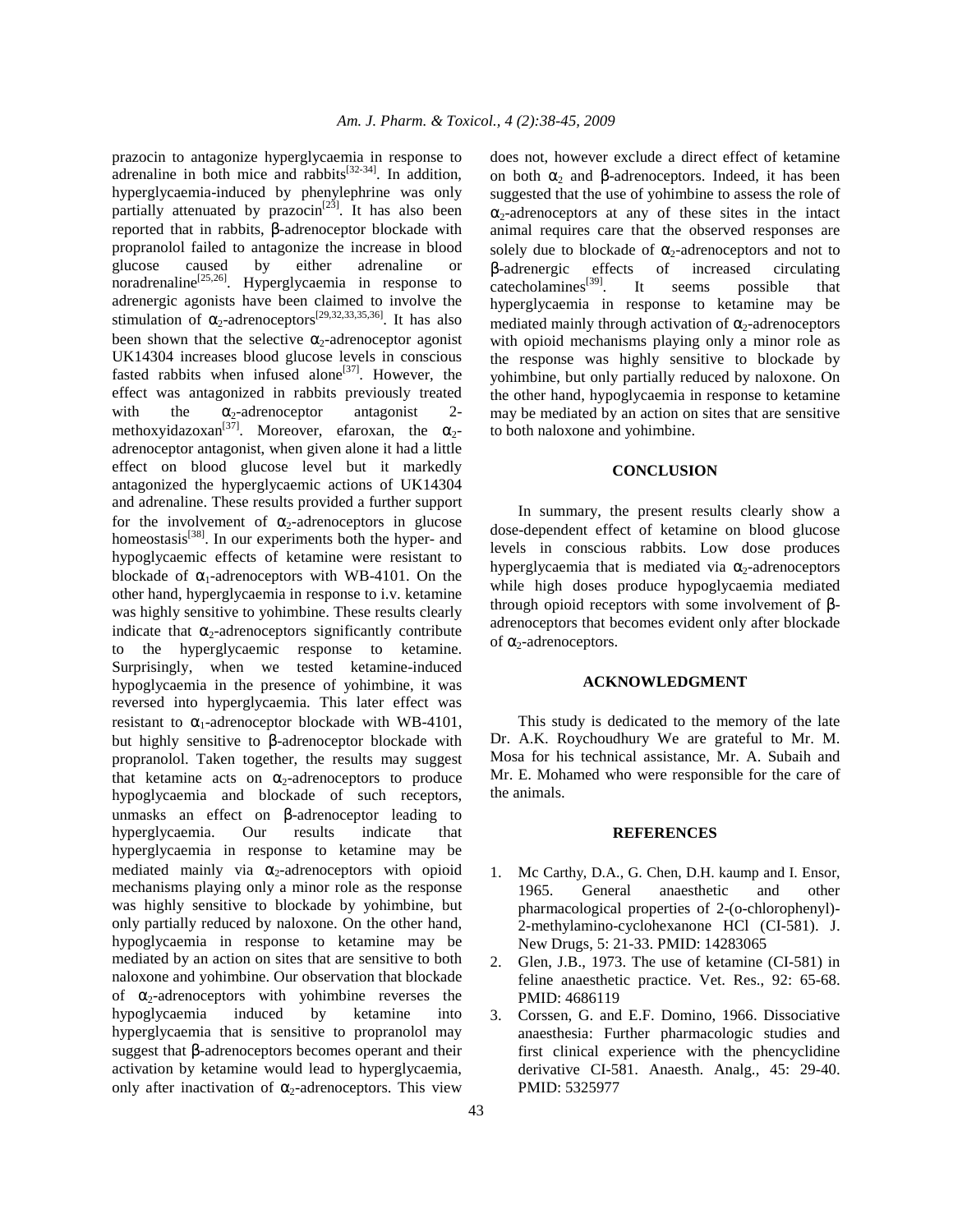- 4. Oyama, T. and T. Takazawa, 1971. Effects of diethylether anaesthesia and surgery on carbohydrate and fat metabolism in man. Can. Anaesth. Soc. J., 18: 51-59. PMID: 5545735
- 5. Kobori, M.H., K. Fukasawa and K. Gomi, 1971. Effects of anaesthesia on the metabolic response during pelvic surgery. Masui, 41: 721-726. PMID: 1608147
- 6. Malatinský, J., M. Vigas, D. Jezová, J. Jurcovicová, M. Sámel and D. Vrsanský, 1984. The effects of open heart surgery on growth hormone, cortisol and insulin levels in man. Hormone levels during open heart surgery. Resuscitation, 11: 57-68. PMID: 6322266
- 7. Reyes toso, C.F., L.M. Linares and R.R. Rodriguez, 1995. Blood sugar concentrations during ketamine or pentobarbitone anaesthesia in rats with or without alpha and beta adrenergic blockade. Med. (B Aires), 55: 311-316. PMID: 8728870
- 8. Simpson, D.P., 1997. Prolonged (12 h) intravenous anaesthesia in the rat. Lab. Anim. Sci., 47: 519-23. PMID: 9355095
- 9. Du Plooy, W.J., P.J. Schutte, J. Still, L. Hay and C.P. Kahler, 1998. Stability of cardiodynamic and some blood parameters in the baboon following intravenous anaesthesia with ketamine and diazepam. J. S. Afr. Vet. Assoc., 69: 18-21. PMID: 9646256
- 10. Goldenberg, I.S., M.A. Hayes and N.M. Greene, 1959. Endocrine responses during operative procedures. Ann. Surg., 150: 196-201. http://www.pubmedcentral.nih.gov/articlerender.fc gi?artid=1613370
- 11. Traynor, C. and G.M. Hall, 1981. Endocrine and metabolisc changes during surgery: Anaesthetic applications. Br. J. Anaesth., 53: 153-160. PMID: 7008816
- 12. Clarke, R.S., 1970. The hyperglycaemic response to different types of surgery and anaesthesia. Br. J. Anaesth., 42: 45-53. PMID: 5416307
- 13. Oyama, T., 1973. Endocrine responses to anaesthetic agents. Br. J. Anaesth., 45: 276-281. PMID: 4349270
- 14. Allison, S.P., P.J. Tomlin and M.J. Chamberlain, 1969. Some effects of anaesthesia and surgery on carbohydrate and fat metabolism. Br. J. Anaesth., 41: 588-593. PMID: 5798836
- 15. Kaniaris, P., D. Lekakis, M. Kykoniatis and E. Kastanas, 1975. Serum free fatty acid and blood sugar levels in children under halothane, thiopentone and ketamine anaesthesia (comparative study). Can. Anaesth. Soc. J., 22: 509-18. PMID: 1095162
- 16. Saha, J.K., J. XIA, J.M. Grondin, S.K. Engle and J.A. Jakubowski, 2005. Acute hyperglycemia induced by ketamine/xylazine anesthesia in rats: Mechanisms and implications for preclinical models. Exp. Biol. Med., 230: 777-784. PMID: 16246906
- 17. Chalabi, K., M. Schutte and M. Reim, 1987. Alterations of glucose levels in the blood and the anterior eye segment of rabbits exposed to ketamine-xylazine anaesthesia. Ophthal. Res., 19: 89-291. PMID: 3438048
- 18. Clanachan, A.S. and J.C. McGrath, 1976. Effects of ketamine on the peripheral autonomic nervous system of the rat. Br. J. Pharmacol., 58: 247-252. PMID: 974387
- 19. Smith, D.J., D.P. Westfall and J.D. Adams, 1980. Ketamine interacts with opiate receptors as an agonist. Anesthesiology, 53: S5. http://journals.lww.com/anesthesiology/Citation/19 80/09001/Ketamine\_Interacts\_With\_Opiate\_Recep tors As An.5.aspx
- 20. Monaghan, D.T., R.J. Bridges and C.W. Cotman, 1989. The excitatory amino acid receptors: Their classes, pharmacology and distinct properties in the function of central nervous system. Ann. Rev. Pharmacol. Toxicol., 29: 365-402. PMID: 2543272
- 21. Sinclair, J.G. and A.F. Tien, 1979. Neuronal response to ketamine administered microiontophoretically or intraperitoneally in the rats. Gen. Pharmacol., 10: 51-55. DOI: 10.1016/0306-3623(79)90029-6
- 22. Feldberg, W., D.A. Pyke and W.A. Stubbs, 1983. Hyperglycaemia, a morphine-like effect produced by naloxone in the cat. J. Physiol., 340: 121-128. PMID: 6887043
- 23. Abouazra, H.A. and S.I. Sharif Hyperglycaemia, 2001. A morphine like effect produced by naloxone. J. Clin. Exp. Pharmacol. Physiol., 28: 300-305. PMID: 11251644
- 24. Largent, B.L., H. Wikstrom and A.L. Gundlach, 1987. Structural determinants of sigma affinity. Mol. Pharmacol., 32: 772-784. PMID: 2826991
- 25. Potter, D.E., J. Moratinos and S. Ellis, 1974. Comparative hyperglycaemic responses to norepinephrine, salbutamol and glucagon in normal and alloxan diabetic insulin-controlled rabbits. Arch. Int. Pharmacodyn. Ther., 209: 358-368. PMID: 4126761
- 26. Moratinos, J., D.W. Potter and S. Ellis, 1975. The influence of propranolol on catecholamine-induced changes in carbohydrate metabolism in the rabbit. Eur. J. Pharmacol., 32: 186-194. PMID: 1149805